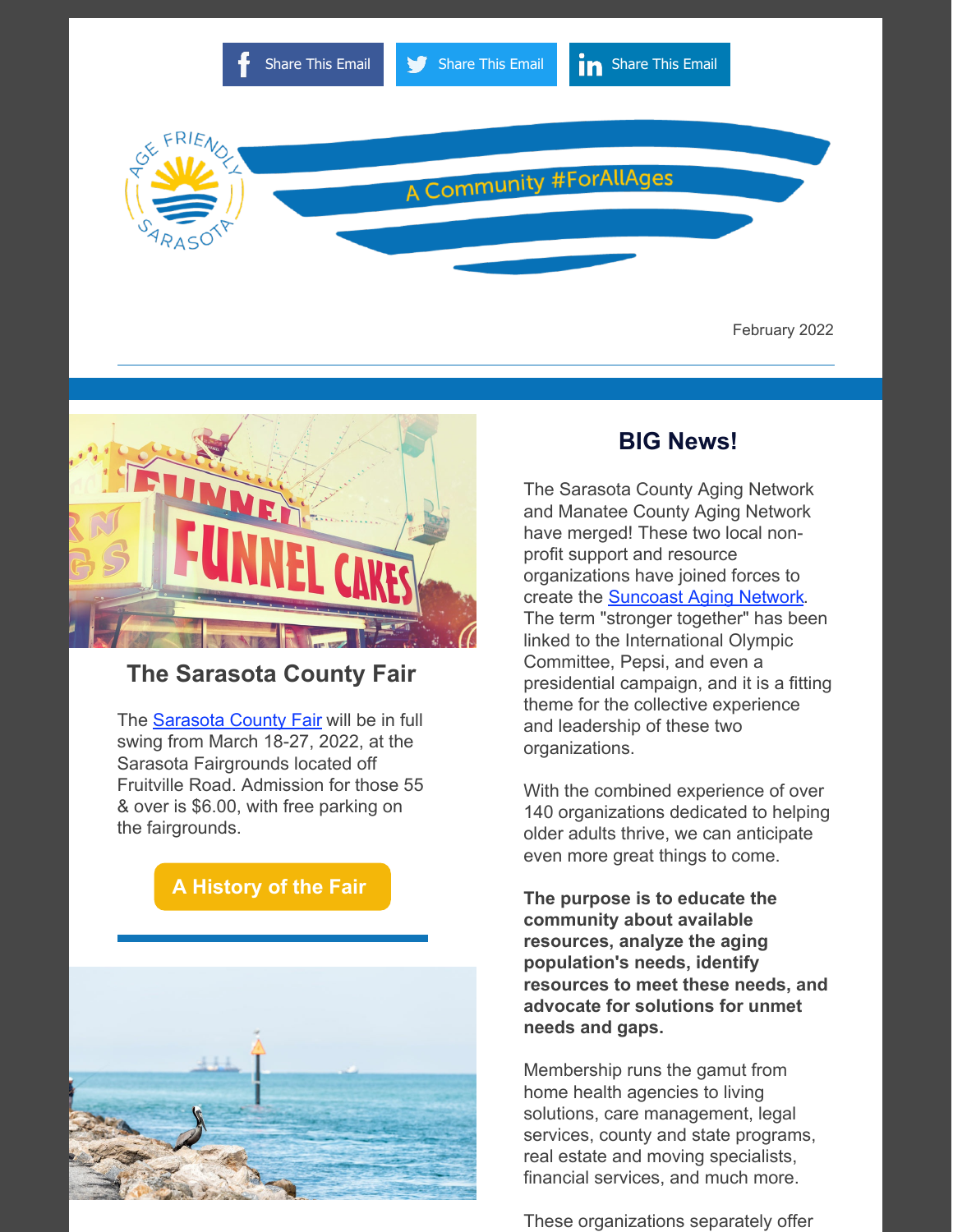# **City of Venice 2023 Calendar Photo Contest**

The City of Venice is holding its second annual photography contest for their annual calendar that showcases the beauty and charm of the "City of the Gulf."

The calendar showcases beautiful photographs and information for residents and visitors on the City Council and advisory board meetings, special events, the city map, and more.

There is a limited run of 5,000 calendars distributed free to citizens at the end of the year. Fifteen photos will be selected with printing and distribution in December 2022.

Entries must be received by Friday, July 15, 2022.

Please visit the City of Venice website for more [information](https://www.venicegov.com/i-want-to/enter-the-photo-contest-for-the-2023-city-calendar) about the calendar photo contest rules.

# **World Poetry Day**

Are you ready for an opportunity to engage your mind, explore feelings, and express yourself? On March 22, we celebrate World Poetry Day. The United Nations Educational, Scientific, and Cultural Organization first adopted World Poetry Day in 1999. The UNESCO describes it as a day to honor poets, revive poetry recitals, promote the reading, writing, and teaching of poetry, and foster the convergence between poetry and other arts such as theater, dance, music, and painting.

Who of us has not read Sonnet 18 by Shakespeare, She Walks in Beauty by Lord Byron, Sonnet 43 by Elizabeth Barrett Browning, or more contemporary offerings such a Phenomenal Woman by Maya Angelou, and The Hill We Climb by Amanda Gorman.

grants to support local non-profit organizations that provide valuable services to older adults in our communities.



**Consider a [Membership](https://www.suncoastagingnetwork.com/)**



# **Legacy Trail Update**

Segments 1 and 2 of The Legacy Trail extension from Culverhouse Nature Park to Bahia Vista Street are now open, and so is the Ashton Trailhead at 4301 Ashton Road. Two additional trailheads off Webber Street and Pompano Avenue are still under construction. The extension will create nearly 30 miles of continuous nonmotorized paved multi-use trail with access to local neighborhoods.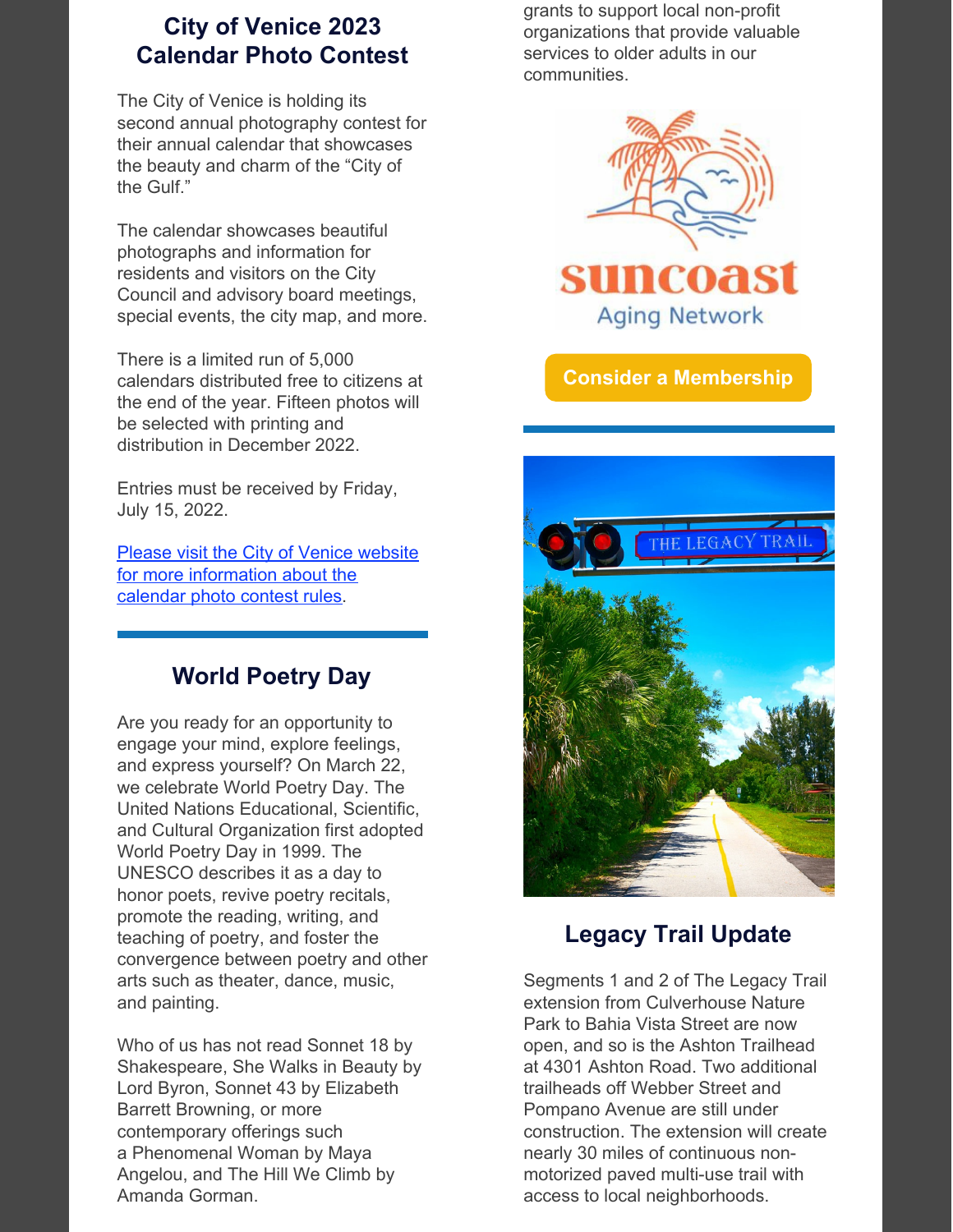Poetry is practiced in every culture and speaks to our common humanity and shared values.

Here are a few simple no or low-cost ways to connect with poetry:

- Check out a book of poetry from your local library
- Begin or end a virtual meeting with a poem
- Organize a poetry reading with friends/family in person or virtually
- Donate books of poetry to a local lending library
- Try your hand a writing a poem
- Recall and read some of your favorite poems from your childhood/youth
- [Listen/view The Poetry](https://www.thepoetryhour.com/) Hour here

Additionally, the Florida Department of Transportation has approved two new pedestrian overpasses at Bee Ridge and Clark roads and will begin design, construction, and bidding soon.

[Learn more about how to use the new](https://www.scgov.net/government/capital-projects/legacy-trail-update) road crossings.

[Sign up for updates on the Legacy](https://visitor.r20.constantcontact.com/manage/optin?v=001KoyZ43z4t0joxCaMLzXIhXdhL0jFdADQIFSlmCVacNT1jzmM_BZYFNzkHSvR89A6GCWbQU77-beFHB1yIOnRizTb7n8BIBx8vHPvKI8lYn9lE3oC6CXr1ssxPNlbJHrw53RZAN7Pq5oL9JlzBpFL9PedrVHX-angKjX4KxmPHEz2OU3i3zfYlYepuOe68YKXfagTgMBP0C2-5wlUhP6BuuPhOuIjkRja6ILoxSiNYd5CvxTJmBCV9Se5VdQICjRagxjK_1Vw-axUh_CAgFzQeekRE1yyuV6NUa8X_I-h-sTy6_KWWapua6C7ZB5emGSEN32CnccQK7ddwAe6pwvCVCoKZBupkkwln6h7OwY5Ju0o42FSb7Jpf7RQ8gWB_ud5NBtRGJ9RA556QwlPNKGBuxw7FEezJKiQAss8SpKqUNMF5o3z2U5MHNGjCoYvAlJTxzpTIySUJSs%3D) Trail Project.

#### **Make your Voice Heard**



The city has tasked *[Kimley-Horn](https://www.kimley-horn.com/)* to reimagine Boulevard of the Arts (from Sarasota Bay to Orange Avenue) and 10th Street (from U.S. 41 to Orange Avenue). The [online survey](https://www.surveymonkey.com/r/BotA_10thSt) is the first of several opportunities to gather citizen input that can be incorporated into the conceptual design.

The survey takes about 5-10 minutes to complete and is available at [https://www.surveymonkey.com/r/BotA\\_10thSt.](https://www.surveymonkey.com/r/BotA_10thSt) It will close at 5 p.m. on Feb. 28.

For more information, contact Transportation Planner Corinne Tucker at [Corinne.tucker@sarasotaFL.gov](mailto:Corinne.tucker@sarasotaFL.gov) or 941-263-6362.